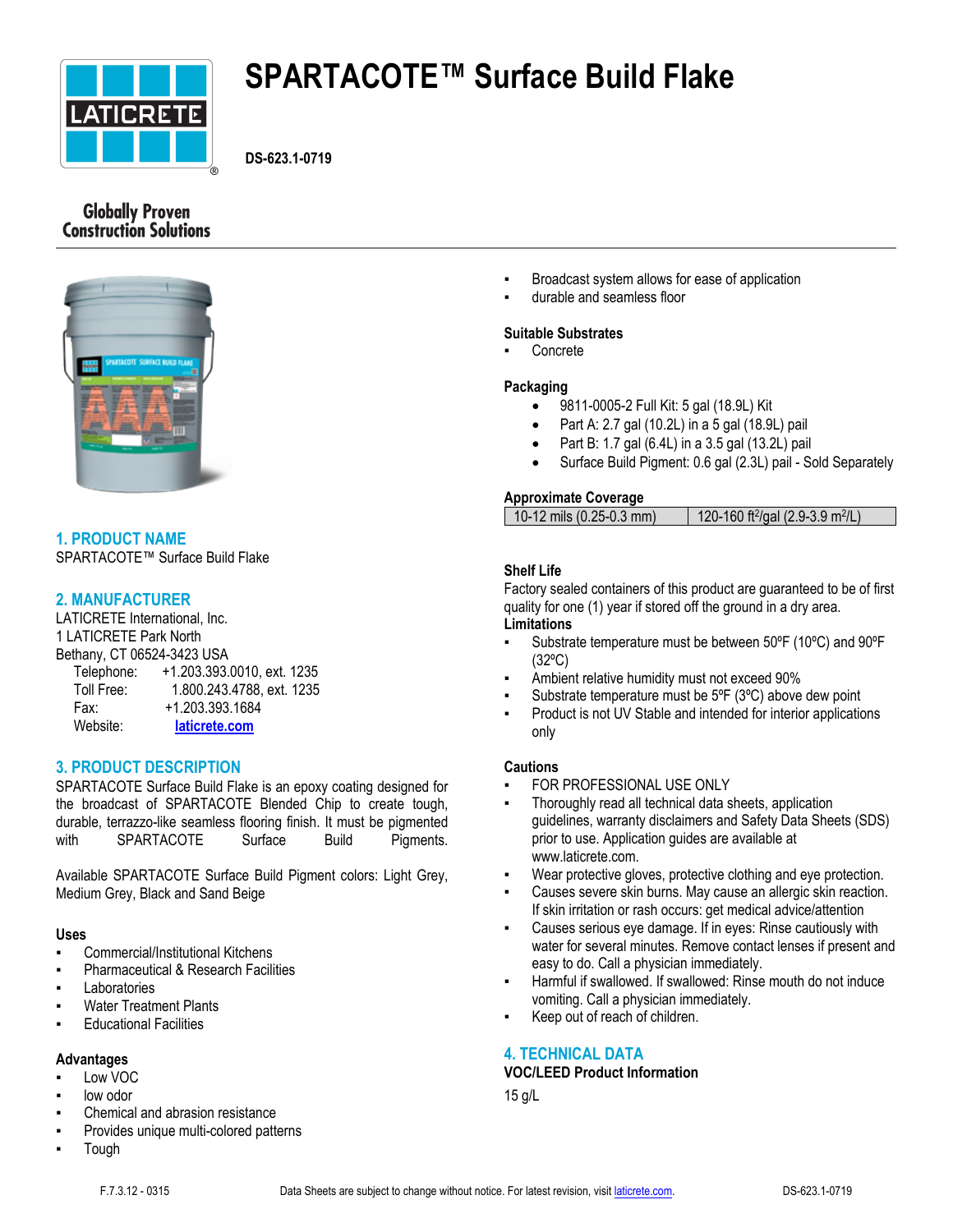#### **Physical Properties**

| <b>Test</b>              | <b>Test Method</b> | <b>Results</b>         |  |
|--------------------------|--------------------|------------------------|--|
| Compressive              | ASTM C579          | 10000-11000 psi (69-76 |  |
| Strength                 |                    | MPa)                   |  |
| <b>Tensile Strength</b>  | ASTM C638          | 4900-5000 psi (34-34.5 |  |
|                          |                    | MPa)                   |  |
| <b>Flexural Strength</b> | ASTM C580          | 3000-4000 psi (20.7-   |  |
|                          |                    | 27.6 MPa)              |  |
| <b>Tabor Abrasion</b>    | ASTM D4060         | 23 mg.                 |  |
| <b>Tensile Bond</b>      | ASTM C7234         | Cohesive Failure of    |  |
| Strength                 |                    | Concrete               |  |
| <b>Fungus Resistance</b> | U.S. Mil Std,      | No Growth              |  |
|                          | 810E               |                        |  |

#### **Working Properties**

| <b>Property Name</b>             | <b>Property Value</b> |
|----------------------------------|-----------------------|
| <b>Working Time</b>              | 30-40 Minutes         |
| Minimum Re-Coat Time             | 8 Hours               |
| Maximum Re-Coat Time             | 72 Hours              |
| Foot Traffic / Vehicular Traffic | 24 Hours Min.         |
| <b>Full Cure</b>                 | 7 Davs                |

Specifications subject to change without notification. Results shown are typical but reflect test procedures used. Actual field performance will depend on installation methods and site conditions.

# **5. INSTALLATION**

#### **Surface Preparation**

It is recommended to prime all surfaces to be coated prior to application of SPARTACOTE Surface Build Flake. The use of a primer will increase adhesion to the substrate and reduce the occurrence of fisheyes, blistering, pinholes & outgassing. Ensure that proper re-coat windows are observed. See applicable primer technical data sheet for surface preparation requirements.

Compatible SPARTACOTE Primers:

- SPARTACOTE General Primer (DS 622.6)
- SPARTACOTE Oil Tolerant Primer (DS 622.9)
- SPARTACOTE WB Epoxy Primer (DS 085.8)
- SPARTACOTE Moisture Vapor Barrier (DS 087.5)

Surfaces to be coated must be free of grease and any other contaminants that may impede adhesion. Always check the surface for any bond inhibitors prior to application. Any repairs must be addressed prior to application and should be repaired in accordance with ICRI standards.

Concrete must be mechanically profiled to an ICRI CSP-3 to 5. Ensure that all surface laitance is removed prior to coating. The prepared surface should have a tensile pull-off strength of 200 psi (1.4 MPa) or greater when tested in accordance with ASTM C1583.

Concrete must be tested for relative humidity (RH) prior to installation of any coatings. The RH of the slab must not exceed 75% as tested per ASTM F2170. If RH measures 75% or greater, use SPARTACOTE Moisture Vapor Barrier.

Substrate defects (voids, bugholes, divots, etc.) should be filled smooth with surrounding substrate surface with SPARTACOTE Epoxy Fill Coat (see technical data sheet DS 623.3 for application instructions) prior to the application of SPARTACOTE Surface Build Flake.

## **Mixing**

SPARTACOTE Surface Build Flake is designed to be used with SPARTACOTE Surface Build Pigments and is provided in premeasured units. A full kit when mixed will yield 5 gal (18.9 L) of material.

Add full unit 0.6 gal (2.3L) of SPARTACOTE Surface Build Pigments to Part A and mechanically mix separately for 1-2 minutes to fully disperse pigments. Mix pre-measured unit of pigmented Part A with premeasured unit of Part B for 2-3 minutes until a uniform color and consistency is achieved. Pour mix directly onto the primed concrete.

#### **Application**

SPARTACOTE Surface Build Flake may be applied by notched squeegee or SPARTACOTE resin broom. Suggested application thickness is 10-12 mils (0.25 - 0.3 mm) but can be applied up to a maximum thickness of 40 mils (1.0 mm). Spread evenly over all primed surfaces and backroll with a short nap or spiked roller to deaerate and help level. Immediately following the backroll and while the material is still wet broadcast flakes with either a mechanical sprayer or by hand in a "rainfall pattern" into the wet resin to refusal or rejection. See SPARTACOTE Blended Chip data sheet DS086.3 for approximate coverage rates.

Once the broadcast coat has cured, begin removing excess media chip. With an electric leaf blower proceed to blow all the excess/nonadhered chip into piles or towards a corner. Carefully clean up the excess chip and re-box it as it can be used again on future projects. Using a 12-14" (30.5 -35.6 cm) metal floor scraper proceed to scrape the surface in 3 opposing direction (north/south, east/west, diagonal) ensuring the entire floor receives a uniform scrape. This procedure is critical to a quality finished floor. A poor scrape will result in an uneven finished texture and excess material usage on the top coat. Clean all the chip debris by blowing it into piles with the leaf blower. Clean up the debris and dispose of it in the trash (The scraped chip cannot be re-used on the next job). Blow the floor a second time to ensure all remaining chip debris is off the floor and surface is clean and ready for the top coat.

A grout/top coat is required and will provide improved UV stability, abrasion, stain resistance, and chemical resistance. Consult a LATICRETE Technical Service Representative for best options.

To optimize inter-coat adhesion, appropriate recoat times must be observed. Exposure of the coating to direct sunlight will considerably shorten the recoat times. If recommended recoat times are exceeded, consult a LATICRETE Technical Service Representative; sanding or abrasive blasting may be required.

With all epoxies after priming and before each additional coat, examine the surface for amine blush (oily film). If present, remove by cleaning the surface with acetone.

#### **Notes**

Mock-ups and field test areas are required in order to validate performance and appearance related characteristics (including but not limited to color, inherent surface variations, wear, anti dusting, abrasion resistance, chemical resistance, stain resistance, coefficient